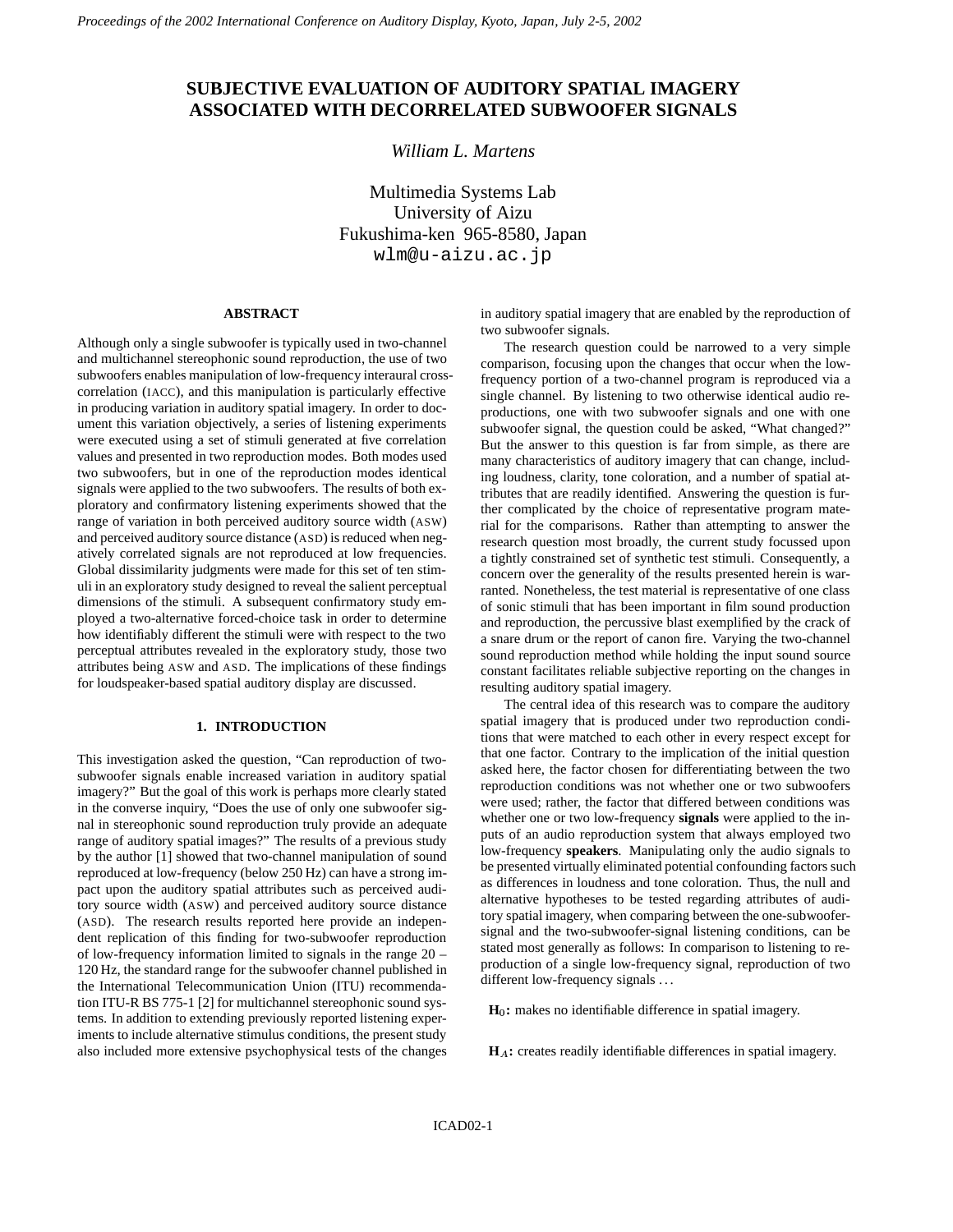Of course, reproduction using two low-frequency signals versus a single low-frequency signal can create an easily detectable difference in auditory spatial imagery. That is not in question here. Rather, the question is whether the comparison reveals any substantial differences in perceptual attributes that are readily identified by human listeners. The consequence of using an identical reproduction system for comparing auditory spatial imagery under two reproduction conditions is that strong, valid conclusions can be drawn. The phenomena on which this paper reports have proven to be replicable for a variety of stimulus conditions and reproduction system configurations. Strong support can be provided for the primary conclusion, that two-subwoofer reproduction enables increased variation in the perceived sound *character* [3] of auditory spatial imagery. Accepting this conclusion does not, however, logically lead to a conclusion that the sound *quality* associated with two-subwoofer reproduction will be improved. The results of the experiments reported here do not bear directly on the sound *quality* issue related to subjective preference, which Letowski [3] suggested should be differentiated from sound *character* in that the former is more evaluative while the latter is purely descriptive. The relation between availability and usefulness of variation in auditory spatial imagery requires further investigation that could potentially build upon current findings. Nonetheless, the results have implications for the faithful transmission of imagery created via popular effects processing and audio production techniques.

Stereophonic reproduction using just two extended-range loudspeakers makes the decorrelated presentation of low-frequency information possible, which can produce interesting results using nothing more than common-practice production techniques. In contrast, common-practice audio production for multichannel stereophonic sound systems must target a wider variety of loudspeaker arrangements, many of which employ a subwoofer system to reproduce low-frequency signals at a relatively high level. For example, theatrical film sound reproduction assumes a 10-12 dB boost for the subwoofer signal [2]. In contrast, multichannel stereophonic sound media distributed for home systems cannot assume that the domestic consumer's sound system will include a subwoofer. Therefore, the main channels must carry normal-level, low-frequency sound, and the main-channel loudspeakers must be able to stand on their own in reproducing a satisfactory program without the inclusion of a subwoofer. The purpose of the subwoofer channel is then to extend the low frequency content of the program as an enhancement for low-frequency effects presented at higher levels than the other loudspeakers would be required to handle. Nonetheless, contrary to the recommendations of the International Telecommunication Union (ITU) [2], the combined low-frequency components contained in the main channels often end up in the subwoofer channel. It is possible, therefore, in tests of domestic multichannel sound systems that the audio programs selected from available commercial film titles will show no difference between one-subwoofer and two-subwoofer reproduction (this result was obtained in one admittedly preliminary investigation [4]).

Of course, if the single-channel subwoofer signal from a test audio program is processed to produce two somewhat decorrelated subwoofer signals, two-subwoofer reproduction of the program can produce an audible difference in spatial imagery. This in and of itself is not particularly interesting. As the use of two subwoofers enables the presentation of a very different stimulus,

it is not surprising that the difference is detectable. On the other hand, there are two questions to ask about such detectable differences that are truly interesting. The most obvious question to ask is whether listeners prefer the two-subwoofer reproduction to the one-subwoofer reproduction. Another interesting question to ask is why listeners have such preferences, in effect, examining what forms the basis for one system being preferred over another. Answering the latter question requires an understanding of the perceptual distinctions that the human listener is able to make. Thus stated, the problem is one for which methods of psychological measurement may be applied to reveal the perceptual dimensions along which stimuli may differ.

Instead of focusing on subjective preferences for the spatial imagery created using systems capable of reproducing two lowfrequency signals, this study was focused on the nature of the spatial imagery such systems make available. This choice is based upon the assumption that understanding the perceptual responses to the experimental stimuli has intrinsic value that goes beyond global qualitative preferences. It is also the case that investigations of how stimuli differ from one another are useful in the design of studies of preference. Indeed, the most effective studies of preference employ sets of stimuli that allow differences to be distinguished, rather than stimuli that differ only negligibly and therefore cannot generate differences in preference. Stimulus selection informed by the results of identification and discrimination experiments also has potential benefits for interpretation of preference data.

Thus this study attempted to identify the perceptual dimensions underlying judgments about stimulus differences, rather than attempting to observe differences in preference without mapping out the territory. The territory of interest is the range of auditory spatial percepts that can be elicited in two-subwoofer reproduction. In the larger context of overall evaluation of sound system performance, this information can be quite important, especially in dealing with difficulties due to the existence of large individual differences in preference for one spatial image over another [5]. Subjective preference studies can also be quite complicated, since preferences will depend upon the application to a great extent. In multichannel sound for the home theater, for example, some scenes will require big, broad spatial images while others will require an enclosed, intimate sound like that associated with small spaces, such as a hard-walled cafe. The possibility of creating a virtual surround effect in two-loudspeaker reproduction is also desirable, and benefits greatly from full-range loudspeakers that are able to reproduce a two-channel program at relatively low frequencies. In more exacting virtual acoustics applications, such as loudspeakerbased auralization, it is clearly a disadvantage to exclude the whole category of close-range sound sensations associated with negative cross correlations in low-frequency bands.

### **1.1. Negative Interaural Cross Correlation (**IACC**)**

Negative cross correlation produces an interesting range of spatial effects that are particularly sensitive to differences in low frequency reproduction. In 1983 Kurozumi and Ohgushi [6] established that a direct relationship exists between the cross-correlation coefficient of two-channel audio signals and auditory spatial-image attributes width and distance. When the cross-correlation coefficient approached the extreme value of -1, they observed changes in the spatial image that included decreasing width and decreasing distance (or increasing intimacy). The research presented in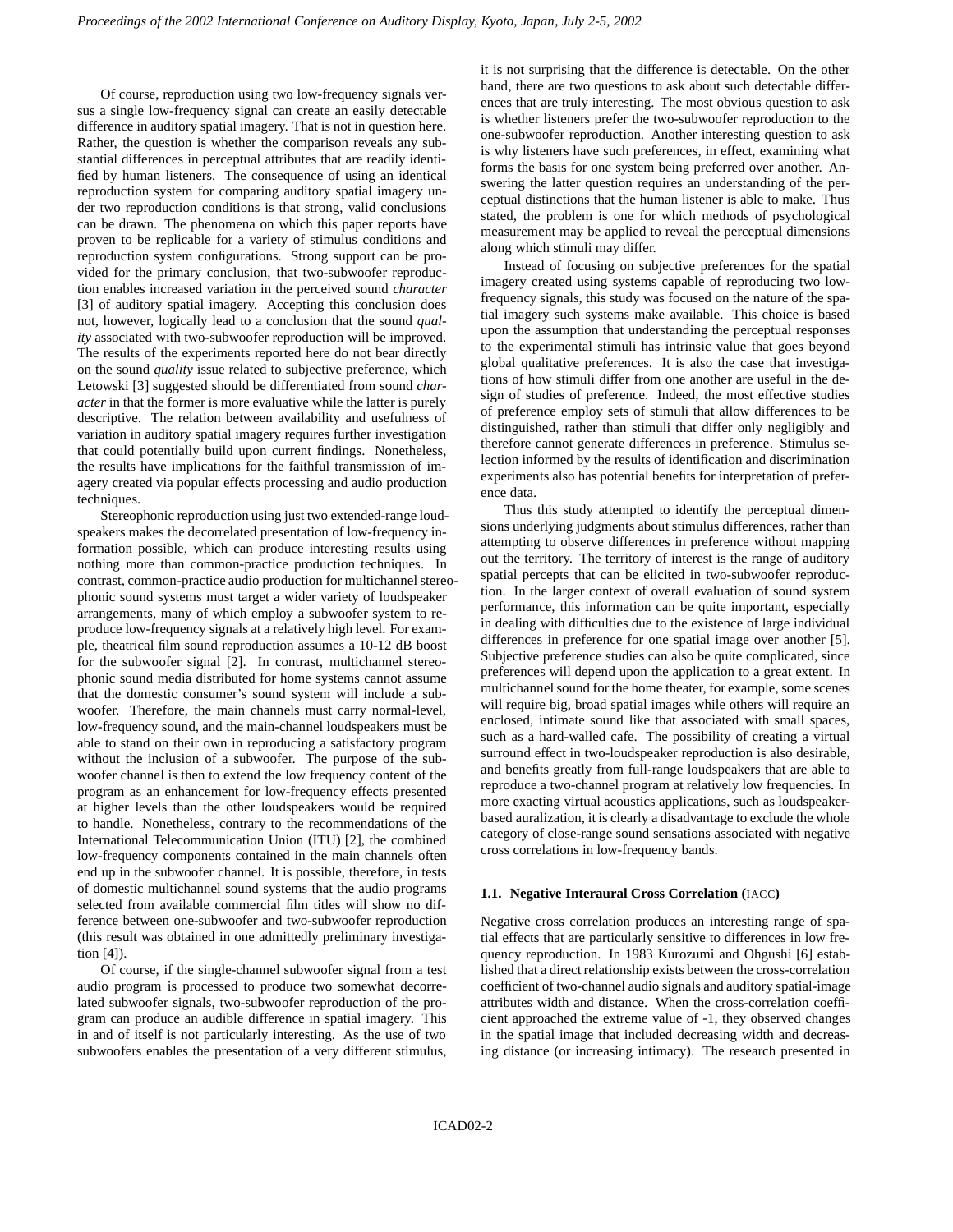this paper replicates some of their work, but introduces a new factor: a comparison of two low-frequency reproduction modes, one of which reproduces a high positive correlation in the subwoofer frequency range, the other of which faithfully reproduces a selected amount of decorrelation in this low frequency band (nominally, below 120 Hz). It is particularly at negative  $CC$  values that differences between the reproduction modes are expected, since at positive cross-correlation values the two-subwoofer signals do not differ so greatly. If the sum of two different, but positivelycorrelated subwoofer signals is delivered as an identical subwoofer signal to both of two-subwoofers, no great change in the result is expected in comparison to the result given the two-subwoofer presentation of those somewhat decorrelated signals. On the other hand, the consequences of presenting positively correlated lowfrequency signals are substantial for broadband stimuli exhibiting otherwise negative cross correlation. Because the low-frequency signals that reach the listener's ears exhibit a positive cross correlation in this case, the low-frequency components of a broadband stimulus will be strongly centered in the listener's perceived spatial image, despite the fact that the higher-frequency portion of program is spatially diffused. How substantial a difference this makes in human perception is the focus of the research described herein.

An early motivation for this study came from informal observation of differences between stereo loudspeaker reproduction before and after the introduction of a single subwoofer. The spatial imagery associated with reproduction using a pair of extendedrange loudspeakers sounded broader and deeper than that associated with single-subwoofer-based reproduction. But this informal comparison relied too much upon memory for spatial imagery. To test the hypothesis that the use of a single subwoofer had a negative impact upon the spatial image, controlled listening experiments are required. Also, because the suggested use of two subwoofers is contrary to conventional practice, particularly careful tests should be made, with substantial attention to methodological details.

### **1.2. How Many Subwoofers are Needed?**

Before beginning to address the question of whether two subwoofer signals should be used, there is an interesting related question about how many subwoofers are needed to provide good reproduction of a single low-frequency signal (i.e., when subwoofers are coherently driven), especially when considering coverage for a listening area that might be intended for more than one simultaneous listener. A recent study by Welti [7] investigated this question for a grid of possible listening positions, both through simulation and actual measurements of the response for one, two, or more coherent subwoofers. It was concluded that four subwoofers are enough to get the best results, but that two subwoofers located at wall midpoints are nearly as good as four, and also provide very good low frequency support. Of course, the metrics used in the Welti [7] study were based on strictly physical measurements. In contrast, the questions asked in the current study are focussed upon the perceptual differences that might be observed with one or more subwoofers, and in particular, whether one subwoofer signal is enough to satisfy perceptual criteria. What should be emphasized here, however, is that two-subwoofer reproduction may be recommended even when only a single subwoofer signal is presented, in order to excite room modes in a more "balanced" manner.

An argument based upon human perceptual limitations can be made supporting the conclusion that only a single subwoofer channel is needed in two-channel and multichannel stereophonic sound reproduction systems. Because it is difficult to identify the direction of a low-frequency sound source in a room, it has been thought that only one low-frequency signal need be delivered for adequate reproduction of auditory spatial imagery. Though there is support for the premise that directional perception can be confused in rooms (due to the room's low-frequency modal behavior, etc.), the premise does not lead necessarily to the conclusion that including two subwoofers in a system is without value. Indeed, the results of the author's recent research [1], in which low-frequency, inter-channel phase was systematically varied, show that having two channels of spatial information at low frequency enables better control over several subjective features of the resulting spatial image, but most particularly apparent source width (ASW) and apparent source distance (ASD).

Griesinger [8] has also emphasized the importance of decorrelated low-frequency sound (below 300 Hz) in creating optimal spaciousness and listener envelopment (LEV) in multichannel stereophonic sound. In particular, his research on identifying the critical features of the reproduced spatial image associated with an outstanding concert hall led to placement of two low-frequency drivers directly on either side of the listener (at  $\pm 90$  deg. azimuth). He concluded that lateral separation at frequencies as low as 60 Hz is "vital to world class envelopment."

The dominance of lower-frequency decorrelation over higherfrequency decorrelation in generating increases in ASW has also been documented by Morimoto, et al. [9]. Though closely related, LEV and ASW must be clearly distinguished, as they describe distinct components of the auditory spatial image [10]. While the width of the direct sound image is properly associated with the temporally- and spatially-fused sound source, envelopment is the fullness of a sound image around a listener, excluding the spatial image relating to ASW. By definition, then, envelopment refers to the percept affected by the spatial distribution of indirect sound. It would not be appropriate, however, to regard envelopment as the perception of indirect sound, since indirect sound influences both LEV and ASW. Since a good portion of the early indirect sound (arriving within 25 ms of the direct sound) is typically perceptually fused with the direct sound, this portion will contribute more to widening the spatial image of the source (increasing ASW). Ultimately, the only proper definitions of the terms spaciousness, envelopment, and ASW include no reference to the physical stimulus at all. These terms describe perceptual attributes that may be predicted by measurements of the physical stimulus, but their characterization must be wholly psychological.<sup>1</sup>

### **1.3. Spatiotemporal Fusion of Decorrelated Signals**

When questions are asked about the width of the temporally- and spatially-fused auditory image of a sound source, the listener must form an overall impression of ASW. If a broadband sound stimulus is not fused into a single auditory event, but rather is segregated into multiple images extending over different frequency ranges,

<sup>&</sup>lt;sup>1</sup>Indeed, rigorous psychophysical study requires clarity regarding these perceptual dimensions of the stimuli, and such clarity has largely been missing in spatial hearing research (A notable exception to this observation is found in the work of Morimoto (see, for example [11]). Other work, well summarized in Rumsey's recent book [12], has provided a good foundation for continuing inquiry into this difficult problem, which includes, for example, differentiation between ASW and the apparent image widths for the ensemble and for the environment.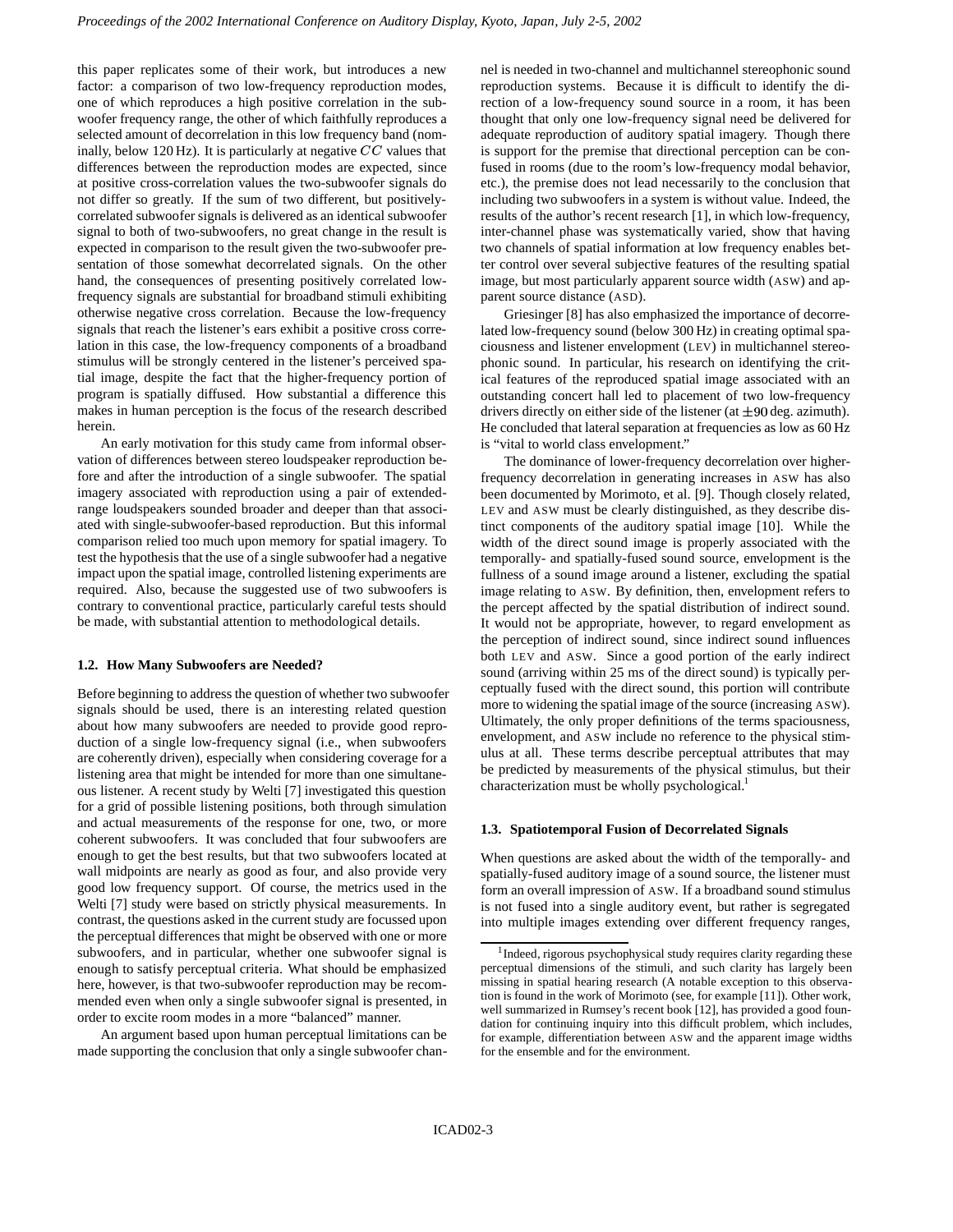asking for a single report of ASW is not appropriate. One safeguard against this possibility is to use narrow band stimuli, such as the  $\frac{1}{3}$  octave band noise stimuli employed in the Morimoto, et al. [13] study of the effects of sound pressure level (SPL) and the frequency characteristics of the IACC on ASW. As both IACC and SPL may be measured for each individual  $\frac{1}{3}$  octave band, variation in ASW could be examined in relation to variations in these two parameters for a set of experimental stimuli that extend over two adjacent  $\frac{1}{3}$  octave bands. Their conclusion was that ASW depends upon the frequency distribution of both SPL and cross-correlation. Though the overall impression of ASW can be predicted by the overall IACC, it is more adequately predicted by measures sensitive to variation in correlation and level over frequency.

A means for promoting spectral fusion of a synthetic stimulus into a single auditory event is to apply an amplitude envelope with a shape over time of the exponential decay of a percussive acoustical event. This was the strategy adopted in the author's [1] previous study of two-subwoofer spatial imagery, and was adopted again for the experiments reported here. When two sustained, decorrelated broadband-noise stimuli are reproduced by loudspeakers, spectral fusion is not guaranteed. In fact listeners typically report the segregation of the stimulus into multiple images with different tone coloration (see, for example, Plenge's 1972 study [14]). In the authors previous study of two-subwoofer imagery [1], an informal "picture-drawing" method of documenting changes in spatial imagery was employed in an attempt to determine whether single fused spatial images were experienced by experimental listeners. This method is not without precedent in related research [14] [15], and has been elaborated recently into what promises to be a useful non-verbal technique for summarizing what listeners find most salient in the auditory spatial imagery associated with reproduced sound [16].

So in a preliminary experimental listening session, the listeners in the current study were asked indicate the size, shape, number, and spatial locations of the auditory spatial imagery they heard in association with the sound stimuli presented. This informal method is admittedly sensitive to variation in task variables. For example, the experimenter's expectations can easily bias listeners toward one type of response or another, this bias being established while listeners receive instructions on what to draw, and also by the implied range of acceptable drawings communicated via the diagrammatic forms on which the listeners were asked to draw. Nonetheless, the results from this drawing method proved useful, and showed that single fused images were associated with virtually all stimuli presented to this study's listeners.

### **2. METHODS**

#### **2.1. Subjective Evaluation of Auditory Spatial Imagery**

Blauert [17] used the term "spatial impression" (in German, Raumeindruck) to describe the listener's concept of the type and size of an actual or simulated space. This is distinct from the term "spaciousness" (in German, Räumlichkeit), which is the single perceptual dimension modulated primarily by the ratio of indirect to direct sound levels  $2$ . The term "spatial impression" is intended as

a broader concept to encompass both spaciousness and reverberance [19]. The author proposes to use the term "auditory spatial imagery" as the broadest, most comprehensive term to describe for a given sound stimulus the combined auditory response on all the perceptual dimensions of spatial hearing taken together. Subjective evaluation of reproduced sound is even broader than this. Toole [20] lists three overall ratings of sound system performance that should be formed by integrating over all perceptual dimensions to which the listener can attend. These include fidelity, pleasantness, and spatial quality. This study focused only on the perceptual dimensions relating to spatial quality. In the standard questionnaire for subjective evaluation developed by Toole [20], spatial quality ratings included:

- 1. definition of sound images
- 2. continuity of the sound stage
- 3. width of the sound stage
- 4. impression of distance/depth
- 5. abnormal effects
- 6. ambiance, spaciousness, and reverberation
- 7. perspective (eg., 'you are there,' 'close, but looking on,' and 'outside looking in').

In normative studies of auditory spatial imagery, standardized questionnaires of this sort have proven very useful especially when listeners are well trained [21]. In testing specific experimental hypotheses, however, bias-free measures of subjective response are valuable, such as those provided via forced-choice tasks. In the research reported here, pairs of spatial sound stimuli were presented to listeners in order to obtain two general types of judgments. For each pair of spatial images, both direct ratings of global stimulus dissimilarity and forced-choice judgments between stimuli were required of well-trained listeners.

The first formal psychophysical method required holistic rather than analytic listening. Here, pairwise comparisons of a set of experimental stimuli were presented under a number of conditions, and listeners were asked to judge the overall perceptual distance between the two stimuli making up each pair. Such responses are typically termed global dissimilarity judgments. Of course, individual subjects may differ in how they form judgments of global dissimilarity, and so a refined method for doing a *weighted* MDS analysis [22] that takes such individual differences into account is to be recommended. This paper teaches the use of individual differences scaling [23] analysis as a powerful means for deriving an interpretable representation of the dimensions underlying reported inter-stimulus dissimilarities obtained from a potentially inhomogeneous group of subjects, each of which may place a different *weight* upon each of the perceptual dimensions. As the first stage of this study was exploratory in nature, the dissimilarity analysis provided useful information about which perceptual attributes were most salient for the particular set of stimuli presented.

The second formal psychophysical method employed in this study, based upon forced-choice judgments, always required the selection of one out of two possible alternatives, hence the term two-alternative forced-choice (2AFC). In one 2AFC task, listeners were required to make an absolute discrimination between two stimuli, using whatever means enabled that discrimination. In another 2AFC task, listeners were required to make an identification of which of two stimuli dominated the other in terms of some perceptual attribute (either the perceived width or the perceived distance of the auditory image of the sound source, ASW and ASD).

 $2A$  direct relation between subjective spaciousness and indirect–to– direct  $(i/d)$  ratio is observed for the soundfields of large halls [18], but the relation is modulated by other factors, particularly strongly in smaller spaces in which a good deal of indirect sound arrives quickly (within the first 25 ms).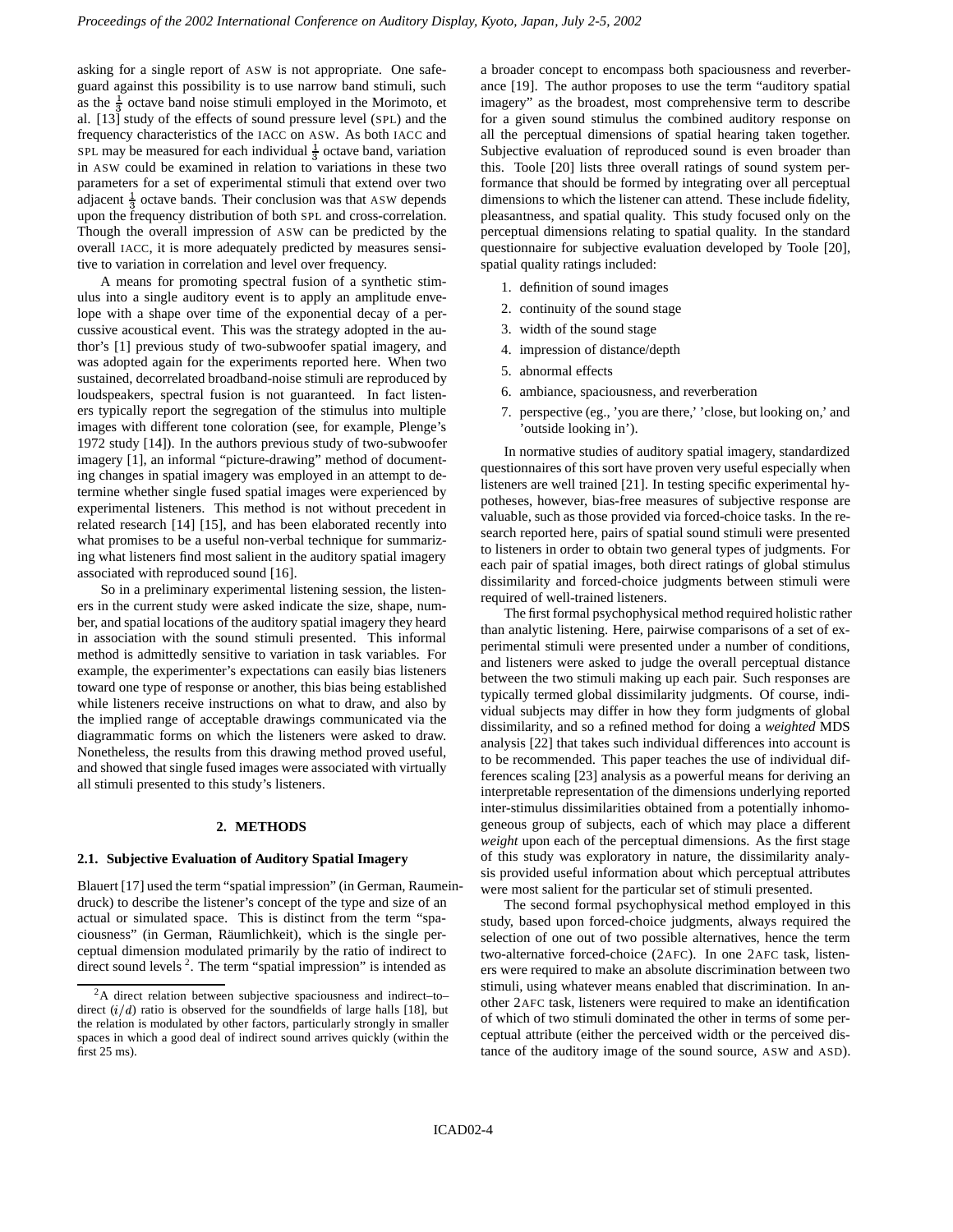Note that questions about ASW were focussed upon the spatial extent of the auditory image on the left–right axis, while questions about ASD were not focussed upon spatial-image extent. Rather, questions about ASD related to the egocentric distance of the auditory image (i.e., the perceived range from the center of the listener's head to the center of the auditory image). An alternative attribute not investigated here focuses upon the spatial extent of the auditory image along the close–far, or radial axis, and is better termed auditory source *depth*.

### **2.2. Stimulus Preparation**

The sound source used in stimulus preparation for this study was a percussive noise burst that was created by applying an exponentially decaying amplitude envelope to a band of white noise with a low-pass cut-off of 4 kHz. At a duration of one second, the sound of this source resembled that of a reverberated gunshot that might appear in a film soundtrack.

The manner in which cross correlation (CC) was manipulated for the experimental stimuli was a variant of the method described by Blauert and Lindemann [15] This method employed three independently generated noise sources that could be inverted and mixed in varying proportions to generate two-channel signals ranging from extreme negative CC values to CC values near zero. Plenge [14] also used a 180 deg. phase shift to generate similar stimuli, but by a method requiring only two noise sources. Because IACC is most validly measured at the listener's ears, some researchers use a different parameter for reporting the cross-correlation between the signals presented to the loudspeakers. For example, Plenge [14] used the ratio of the two summed noise levels as the parameter. In this paper, the maximum of the normalized cross-correlation function [24] calculated on the signals presented to the loudspeakers is used to provide a formal index for the similarity of the two signals before experimental manipulations. The IACC measured at the listener's ears will of course vary as a function of these manipulations. For this reason, the parameter used in the presented results is termed simply CC.

The conventional approach to connecting a single subwoofer into a stereophonic sound system is to sum the left- and rightchannel signals below the subwoofer crossover frequency, and to deliver high-pass-filtered versions of these two signals to their respective loudspeakers. The alternative approach examined here keeps the left- and right-channel signals separate in the subwoofer frequency range by using separate subwoofers. Sound stimuli presented using the conventional approach will differ from those presented using an alternative approach in several ways that make a comparison between these two conditions less than straightforward. For example, the direction(s) from which the low-frequency signals arrive cannot be matched between the conditions, and the relative loudness from combined subwoofer output compared to that of a single subwoofer is difficult to control. Therefore, the conventional approach using a single subwoofer system was simulated using two subwoofers, each receiving an identical signal. The spatial imagery resulting from two laterally-positioned subwoofers of course can differ from that resulting from a single subwoofer centered on the listener's median plane; however, tighter experimental control was achieved using the two-subwoofer simulation of the single-subwoofer approach. The benefit for the experiment was that only one factor differed between the experimental condition and the control condition, that factor being the application of identical versus disparate signals to the subwoofer inputs.

In pilot studies, two types of stimulus generation for the control conditions were examined. In the first case, the left and right signals were summed to create a single signal to be applied to the two subwoofer inputs. This approach, though based upon conventional practice, presented a significant problem for reproduction level under stimulus conditions involving negative IACC values. In the extreme case, at IACC=-1, the two signals would cancel each other entirely, and under less extreme conditions, the output level was reduced considerably. Though transaural reproduction of binaural recordings can produce similar results [25], this situation does not mimic conventional production and reproduction practices, and therefore a second method of stimulus generation for the control condition was also examined.

In this second type of control stimulus preparation, only the (arbitrarily selected) right-channel signal was applied to inputs of the two subwoofers. In this case, the loudness of the subwoofer's outputs was matched between the experimental and control conditions, and the relatively flat magnitude response over frequency was also maintained (only differences in the relative phase of lowfrequency components was manipulated by the decorrelation algorithm employed).<sup>3</sup> So, to summarize, the full-bandwidth, twochannel experimental condition had as its control condition the reproduction of a single low-frequency signal via the same two subwoofers that were used in the experimental condition. The higherfrequency signals applied to the satellite loudspeaker inputs did not differ between these two conditions. Note, however, that the digital synthesis of the experimental stimuli used filters that could vary the cutoff frequency for low-frequency stimulus preparation, and that the crossover frequency of the subwoofer systems was set to 120 Hz, the highest value within the range of values recommended for surround sound systems (that range being from 80 Hz to 120 Hz).

It should be asked whether negative decorrelation at such low frequencies is common in reverberant soundfields. Tohyama, et al. [27] showed that if the point-to-point cross correlation is measured between two microphones set about ear-distance apart in a reverberant room, the coefficient is typically near 1.0 at 100 Hz, but falls to near zero at around 1000 Hz Above this frequency, the typical cross correlation coefficient will fluctuate above and below zero to a roughly equal extent. If the cross correlation is measured in a diffuse field using the KEMAR coupler microphones, the first zero crossing in IACC is reached at a lower frequency than for the free-field microphone pair. However, relatively large positive IACC values are to be expected for diffuse reverberant soundfields below the 120 Hz cut-off frequency of the subwoofer signals used in this study. So the large negative IACC values presented here are quite uncommon. This is a problem for arguments based on realism, but not for standard stereophonic production techniques, which often create large phase differences at low frequency. The standard panoramic potentiometer (pan pot) can create large level differences between low frequency signals presented to a two-channel loudspeaker system, but such level differences cannot be observed at the listener's ears unless the loudspeakers are very close to the head (for example, a single sound source must be within a few inches of the head for a 20 dB interaural level difference to be observed at 50 Hz [28]). In the current study, the loudspeakers were placed 1.5 m from the listener, and so it is only phase differences that could actually be reproduced in the subwoofer signals arriving at the listener's ears.

<sup>3</sup>Minimal passband ripple was confirmed using a Type 2012 B&K Audio Analyzer, as suggested in [26].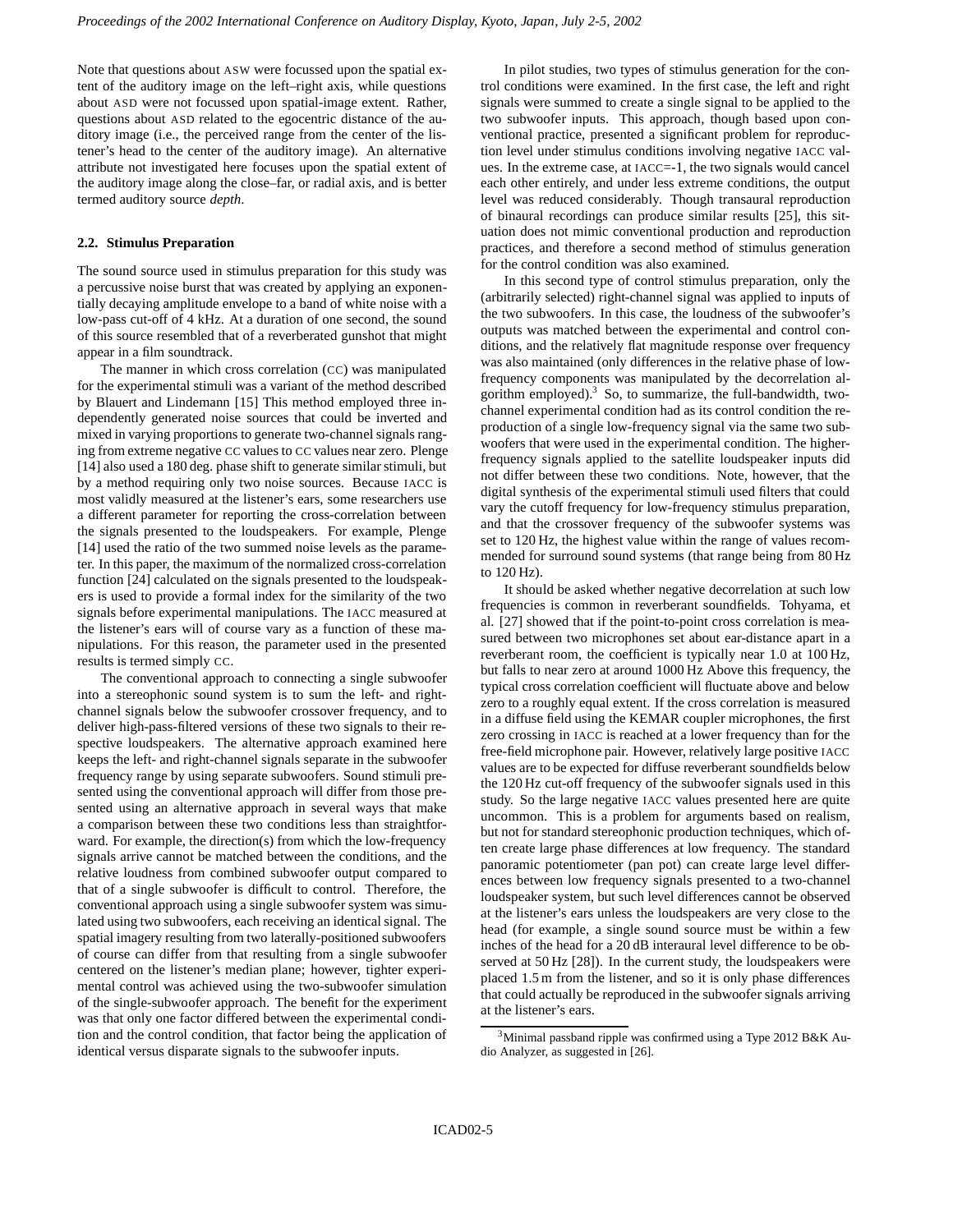

Figure 1: Average (constrained) dissimilarity ratings for the spatial imagery associated with the two-subwoofer signal versus that associated with the one-subwoofer signal for five CC values. The vertical bars through the plotting symbols extend one standard deviation above and below the average ratings for four listeners.

### **2.3. Stimulus Presentation**

Sound stimuli were presented in a large anechoic chamber located at the University of Aizu, Japan. It was decided to evaluate the impact of decorrelated low-frequency reproduction on auditory spatial imagery under such controlled laboratory conditions in order to establish baseline performance for subsequent tests in more typical listening environments. The computer-processed audio samples were digitally transfered to a Sony DTC-ZE700 DAT recorder. The outputs of the DAT recorder were applied to the inputs of a Sony MU-A201 4-channel amplifier that powered two mediumsized studio monitors (JBL Control 8SR) situated in the anechoic chamber at a 30 deg. angle to the left and right of the listener's median plane. In contrast to the author's previously reported "twosubwoofer" experiments [1], however, the subwoofers in the current studies were not positioned at the same azimuth angle as the studio monitors; rather, the two large, active-servo subwoofers (Yamaha YST-SW500) were positioned further to the sides than the monitors, at  $\pm 90$  deg. azimuth (as recommended by Griesinger [8] also for optimal listener envelopment). In addition, this lateral placement of subwoofers at wall midpoints was found by Welti [7] to provide nearly the best results for "balanced" reproduction of coherent subwoofers signals, and also to provide very good low frequency support. It should be pointed out as well that typical anechoic chambers are not strictly anechoic at the lowest frequencies, but rather present room modes based upon their size just as do more reverberant spaces.

# **2.4. Listeners**

Four listeners (three male and one female) ranging in age from 22 to 41 years, participated in all exploratory and confirmatory experiments reported here. Each had participated in previous experiments that presented sound stimuli varying in spatial imagery.

# **3. LISTENING EXPERIMENTS**

#### **3.1. Dissimilarity Judgments**

#### *3.1.1. Constrained Pairwise Comparisons*

The listener's task in this first exploratory experiment was to report on the overall perceptual dissimilarity between sound stimuli presented in pairs. They were instructed to rate on a scale from one to five the global difference between two spatial images, without respect to particular details. They were to give a rating of "1" if the spatial images associated with each of the two stimuli were virtually identical, and they were to give a rating of "5" when they heard spatial images that were most dissimilar. The stimuli were presented at five cross-correlation values ranging from  $-9$  to  $-1$ . In each trial, a pair of signals were presented at the same negative CC value, but in different reproduction modes: one subwoofer signal vs. two subwoofer signals. A total of 18 ratings were collected for each of five pairs of stimuli in a single session of 90 trials (with randomized stimulus order). Each of four listeners completed two sessions of 90 trials. The average dissimilarity ratings at each CC value for stimuli in the two reproduction modes are are shown in Figure 1. Clearly, reproduction mode results in the biggest perceptual differences at the largest negative CC values. In order to get a more complete picture of the perceptual differences between the ten stimuli presented here, a comprehensive set of comparisons was made.

### *3.1.2. All Pairwise Comparisons*

All pairwise comparisons of ten stimuli were rated in a single session of 90 trials. Each pair was presented twice in a randomized order, and the order within each pair was reversed upon the second presentation of that pair. The global dissimilarity judgments were averaged across the two presentations in an attempt to reduce the effect of stimulus order on the listener's ratings. The resulting matrix of averaged dissimilarity judgments was completed by the same four listeners who completed the above-described constrained pairwise comparisons, and so four distinct estimates of the perceptual distances between all ten stimuli could be made.

The obtained dissimilarity data were submitted to non-metric **IN**dividual **D**ifferences **SCAL**ing (INDSCAL) using the ALSCAL routine contained in the SPSS software [29]. The resulting twodimensional configuration for four listeners that was obtained after 100 iterations (and at a stress value of less than 1%) is shown in Figure 2 (see [30] for a more detailed discussion of the application of such INDSCAL analyses in revealing dimensionality of spatial sound perception). The relative distances between the symbols plotted in this figure give an indication of perceptual distances between the ten stimuli presented. The position of each symbol in the plot indicates the relative magnitude of the stimulus on each of the two most salient perceptual dimensions underling the reported spatial image dissimilarities. The square symbols correspond to the reproduction mode employing two subwoofer signals, and the circular symbols correspond to the reproduction mode employing only one subwoofer signal. A line segment connects together all symbols plotting results for a given reproduction mode. The symbols were connected in an order determined by their position in the sequence of increasing stimulus CC value. The numbers labeling each symbol identify the negative CC value for each stimulus.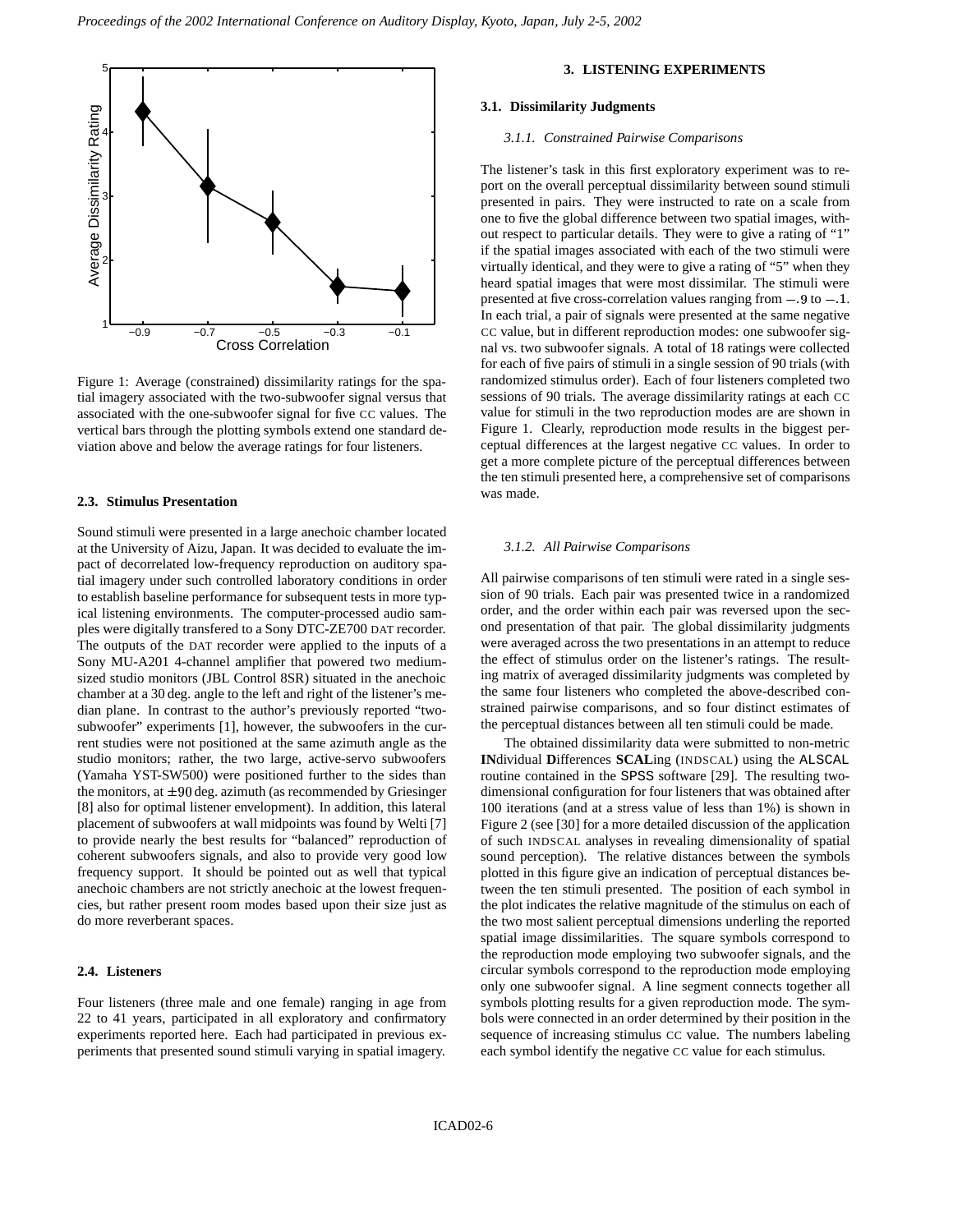

Figure 2: INDSCAL stimulus space results for four listeners showing the impact of negative cross correlation on auditory spatial imagery for two reproduction modes: one subwoofer signal (circular symbols) vs. two subwoofer signals (square symbols). These results are based upon all pairwise comparisons of the ten stimuli, rather than on dissimilarity judgments that had been constrained to pairs of stimuli sharing the same negative CC value. (Note that the negative sign and decimal point were omitted from the label on each symbol for graphical simplicity).

| Subject | Dim. 1 Weight | Dim. 2 Weight |
|---------|---------------|---------------|
|         | 0.81          | 0.09          |
|         | 0.86          | 0.10          |
|         | 0.79          | 0.13          |
|         | 0.84          | 0 07          |

Table 1: INDSCAL subject space results for four listeners showing the weights placed upon each of the perceptual dimensions resulting from the analysis of inter-stimulus on dissimilarity judgments.

True to the exploratory nature of INDSCAL, the axes have been labeled "Dimension 1" and "Dimension 2." The reproduction mode has clearly made a difference in the coordinates found for each stimulus by the INDSCAL algorithm, but the interpretation of the configuration requires further study for the identification of the underlying dimensions. Perhaps the most striking feature of the spatial configuration shown in Figure 2 is that the two-subwoofer stimuli (square symbols) extend further on both Dimension 1 and Dimension 2 of the result than do the one-subwoofer stimuli (circular symbols). Note, however, that the five stimuli at the highest coordinate values on both dimensions are clustered together rather tightly, indicating that these stimuli were not so perceptually different from one another. It might also be true that the differences between these stimuli, while perhaps detectable, might be difficult to identify. This prediction is examined below via forcedchoice psychophysical tests focussed upon particular perceptual attributes.

# **3.2. Attribute Identification Judgments**

While INDSCAL is an analytical technique best described as exploratory, blind forced-choice identification and discrimination tasks are best described as confirmatory. That is, if there is an interest in accepting or rejecting a given hypothesis, forced-choice psychophysical methods provide one means of objective confirmation. The perceptual attributes of interest were those revealed as the two most salient dimensions in current and previous exploratory studies [1]: perceived auditory source width (ASW) and perceived auditory source distance (ASD). Two types of stimulus comparison schemes were executed for both of these attribute identifications: all pairwise comparisons and comparisons constrained to those pairs of stimuli matched in their  $CC$  value.

# *3.2.1. All Pairwise Comparisons*

Whereas the exploratory INDSCAL analysis required dissimilarity judgments for all pairwise comparisons of the ten experimental stimuli, the confirmatory analysis required attribute identification judgments for all pairwise comparisons of those experimental stimuli. In a given experimental session of 90 trials, responses were required with respect to only one of the two perceptual attributes. 90 pairs of stimuli were presented at all combinations of two reproduction modes, five negative  $CC$  values  $(from - 9 to - 1)$ , and two presentation orders. These 90 stimuli were presented in a single experimental session, and listeners completed two such sessions, one for each of the two attributes, ASW and ASD. The upper and lower panels of Figure 3 show the resulting "Width Dominance" and "Distance Dominance" functions, respectively. 4 In both of these graphs, symbols plotted above the dotted line that marks 0 on the y-axis correspond to stimuli which generally dominate others in the stimulus set with regard to the attribute in question, labeled "Width" or "Distance." So the stimulus with greatest ASW according to this analysis was the two-subwoofer-signal presentation at  $CC = -5$ . The stimulus with lowest ASD was the two-subwoofer-signal presentation at  $CC = -9$ .

#### *3.2.2. Constrained Pairwise Comparisons*

In a given experimental session of 90 trials, responses were required with respect to only one of the two perceptual attributes. Pairs of stimuli were presented at five negative  $CC$  values ranging from  $-9$  to  $-1$ . These five stimuli were presented 18 times in each experimental session, and in both reproduction modes in each trial. Listeners completed two such sessions for each of the two attribute identification tasks: judgments of ASW and ASD.

In each trial, two stimuli of identical cross correlation were presented first in one reproduction mode and then the other. Though the presentation order was randomly selected, the selection process was constrained so that the one-subwoofer stimulus would be presented first on exactly half of the trials. On a width-identification trial, the listener was required to choose whether the first or the second stimulus presented had a wider spatial image. On a distanceidentification trial, the listener made the same forced choice of which interval contained the stimulus that was the farther of the

<sup>&</sup>lt;sup>4</sup>A metric analysis of obtained dominance proportions has been relatively common ever since it was first introduced in 1927 by Thurstone [31]; for the current dataset, however, it is difficult to justify the assumptions of the underlying metric model (in which dominance data are related to *signed* differences between stimulus positions on a 1D scale).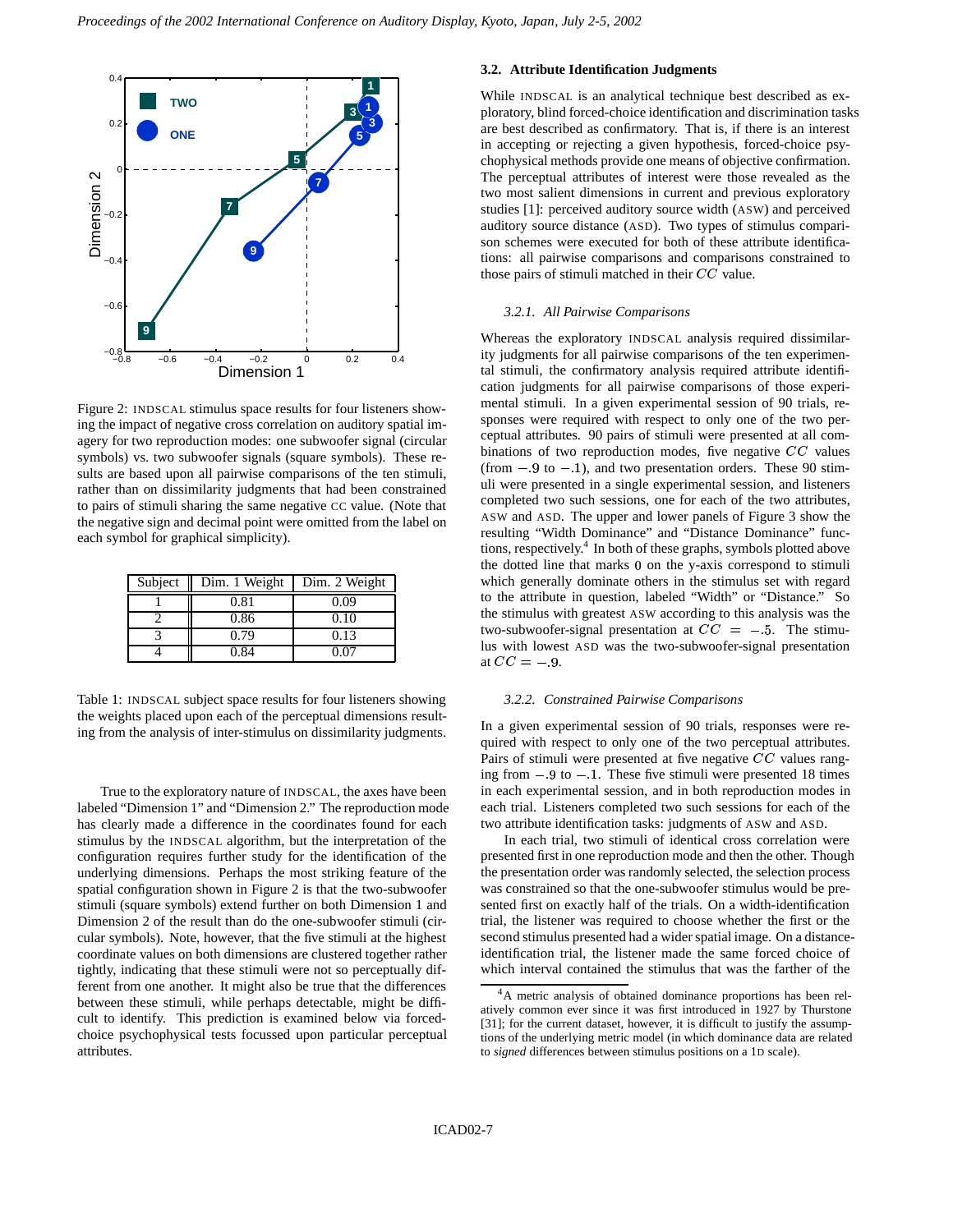

Figure 3: Two-alternative forced-choice (2AFC) identification of the temporal interval containing the stimulus of greater perceived auditory source width (upper panel), and 2AFC identification of the temporal interval containing the stimulus of greater perceived auditory source distance. The ordinate in both plots shows choice dominance as a function of stimulus  $CC$  values. Dominance is defined as the proportion of trials within which a stimulus was judged to have greater ASW or ASD in pairwise comparisons with all nine of the other stimuli; hence the y-axis labels of "Width Dominance" and hence the y-axis label of "Distance Dominance." Higher values on the y-axis indicate percepts that are more clearly wider or more clearly distant than others within the stimulus set. As in Figure 2, results for two-subwoofer-signal stimuli are plotted using square symbols, while those for one-subwoofer-signal stimuli are plotted using circular symbols. Note that, because the plotted dominance proportions are based upon a summation of choices for all pairwise comparisons, the values plotted for the two reproduction modes at each CC value will not necessarily sum to zero; rather, the dominance proportions will sum to zero across all stimuli in each plot.

two presented. The stimulus conditions under which these subjective differences were likely to be observed are summarized in Figure 4.

The upper panel of Figure 4 shows the relative dominance of perceived width associated with the two-subwoofer signal relative to that associated with the one-subwoofer signal. Therefore, high values indicate that the two-subwoofer signal created greater ASW. A width dominance proportion greater than .64 (upper dotted line) is regarded as significantly greater than chance variation would allow  $(p < 0.05)$ . Width dominance less than 36 (lower dotted line) is regarded as showing that the width associated with the onesubwoofer signal significantly dominated that associated with the two-subwoofer signal (again,  $p < 05$ ).

Sound signals presented with negative  $(CC)$  values via two subwoofers also produce images that extend further from the speakers into the personal space of the listener. The lower panel of Figure 4 shows that when two-subwoofer signals are included in the reproduction, one-subwoofer signals produce images that do not reach locations as close to the listener. Only at the lowest  $CC$  magnitude tested (the nearly complete decorrelation of  $CC = -1$ ) did the identification of the dominant image width become difficult. In contrast, two-subwoofer signals presented at relatively small negative  $CC$  values  $(-.1 \text{ to } -5)$  produce noticeably wider images than those produced using one-subwoofer signals. Only at a moderately large negative CC value  $(CC = -7)$  was the identification of the dominant image at chance level. At the largest negative CC value tested ( $CC = -9$ ) the image was heard to be so close to the listener's head that the image width was judged to be extremely narrow, in fact narrower than images produced by one-subwoofer signals.

Because both ASW and ASD are modulated by the stimulus  $CC$  value, it is not readily apparent from the INDSCAL solution which dimension of that solution corresponds to which perceptual attribute, width or distance. The two-signal presentation at a  $CC$ value of  $-9$  created a spatial image that was both least distant and least wide. The spatial image associated with the two-signal presentation at a  $CC$  value of  $-1$  lies at the opposite extreme in the spatial configuration, that being the most wide and most distant. The strong correlation between these two perceptual attributes creates a problem for straightforward interpretation of the derived perceptual space that can be addressed only through this subsequently executed forced-choice test.

Which dimension in the INDSCAL solution corresponds to which perceptual distinction can be determined by an examination of pairwise identification performance for the same set of stimuli. Pairs of stimuli which are located closer to each other on one dimension than the other should be more difficult to identify in terms of the perceptual attribute associated with that dimension. For example, if a pair of stimuli showed a similar resulting coordinate on the dimension corresponding to image width, but were more distant on the dimension corresponding to image distance, then those stimuli should be more identifiable in terms of image distance than image width. This is precisely what occurred at the second largest negative  $CC$  values tested in the stimulus set  $(-7)$ .

Listeners readily distinguished changes in distance for images resulting from the two-signal versus the one-signal presentation at a  $CC$  value of  $-7$  (the two-signal image was judged to be closer than the one-signal image on nearly all of the identification trials for all listeners). On the other hand, listeners did not reliably distinguish between the image widths associated with these two stimuli. This finding, taken together with the width and distance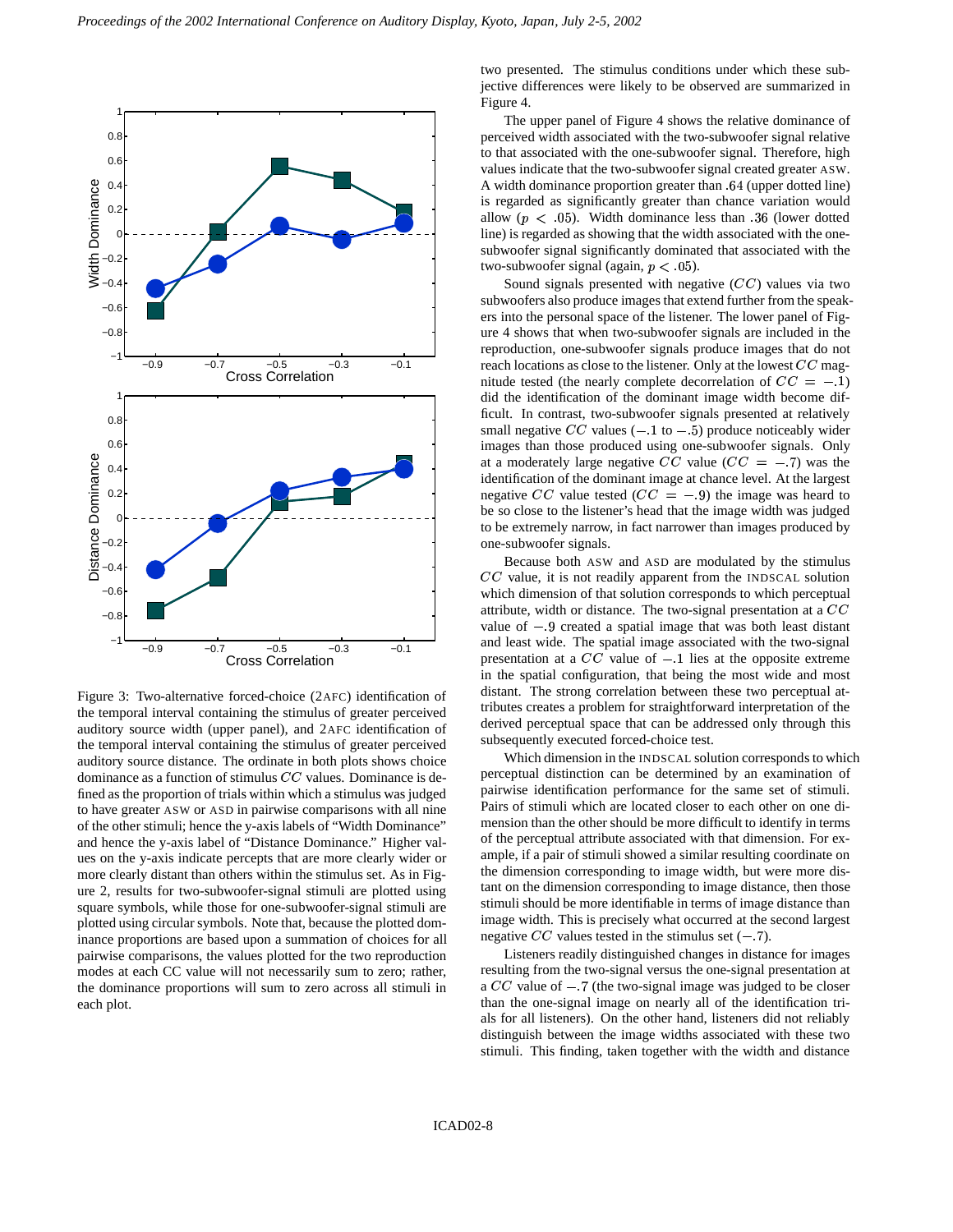

Figure 4: Proportion of 'Wider' judgments (upper panel) and proportion of 'Farther' judgments (lower panel) given for a twosubwoofer signal when presented in comparison with a onesubwoofer signal of the same  $CC$  value (i.e., identification of whether the percept associated with the two-subwoofer signal dominates that associated with the one-subwoofer signal). The upper dotted line marks the criterion identification performance chosen as the indication that two-subwoofer signal was judged significantly wider than chance variation would likely allow. Width identification performance less than 36 (lower dotted line) is regarded as showing that the width associated with the one-subwoofer signal significantly dominated that associated with the two-subwoofer signal (again,  $p < 0.05$ ). As in the upper panel of the figure, the dotted lines mark the criterion proportions enclosing the region of chance performance.

identification data for all pairwise comparisons of the ten stimuli, leads to the conclusion that Dimension 1 corresponds to image distance and Dimension 2 corresponds to image width.

#### **3.3. Absolute Discrimination**

In contrast to all other psychophysical tests reported here, listener responses in the absolute discrimination test could be scored as correct or incorrect. An ABX paradigm was used to test how well the one-subwoofer-signal stimulus could be discriminated from the two-subwoofer-signal stimulus on whatever basis enabled that discrimination. On each trial, three stimuli were presented. The first two stimuli, A and B, were always a pair of stimuli with matching  $CC$  value, but differing in reproduction mode (one signal vs. two), but presented in a random order. The third stimulus, X, was always one of the first two stimuli presented yet again to the listener, whose task was to tell whether stimulus X was the same as stimulus A or stimulus B. Therefore, there was no required identification of the way in which the two stimuli differed.

Absolute discrimination performance was practically perfect (greater than  $98\%$  correct) at all  $CC$  values more extreme than  $CC = -3$ . The lowest obtained percentage of correct discriminations comparing over all listeners was around 81% at  $CC = -3$ . For this one listener, such relatively poor performance is still high enough to warrant the conclusion that absolute discrimination was relatively easy, especially in comparison to the difficulty of identifying width and distance dominance between the two reproduction modes at the low CC values (i.e.,  $-1$  and  $-3$ )<sup>5</sup>.

## **4. DISCUSSION**

The results of all listening experiments reported here indicated that extended control over auditory spatial imagery was provided by the use of two subwoofers to deliver decorrelated low-frequency signals. This result is summarized in Figure 5, in which the IND-SCAL results have been re-plotted in order to make a better visualization of their interpretation. In that figure, the image width is represented by the width of a line segment that is plotted at the apparent distance of the image from the listener. In the interpretation of an obtained INDSCAL stimulus space, the integrity of the solution is violated only by a rotation of the axes; changes associated with translation, reflection, and permutation have no substantive importance with regard to the uniqueness of the spatial configuration (a comprehensive treatment of this issue may be found in [32]).

This plot may also be regarded as a view from above the listening space, in which the listener might be located at the origin  $(0, 0)$ , and the speakers might be located at the points  $(\pm 1, 0)$ . From this perspective it is easy to see that the two-subwoofer reproduction of a signals exhibiting  $CC = -9$  generates a spatial image that is the nearest and narrowest of all the spatial images associated with the 10 stimuli presented. At the smaller negative  $CC$ values, however, ASD (associated with dimension 1 of the IND-SCAL stimulus space) is not so different. These images only differ in ASD (associated with INDSCAL dimension 2).

<sup>&</sup>lt;sup>5</sup>Discrimination at 81% corresponds to 29 correct 'A' responses out of 36 trials. If a listener truly cannot distinguish between stimulus A and stimulus B, and assuming that there is a 50% chance of guessing 'A' when stimulus  $X$  is 'A', then the probability of getting 29 correct 'A' responses out of 36 trials by chance alone is around one in 10,000.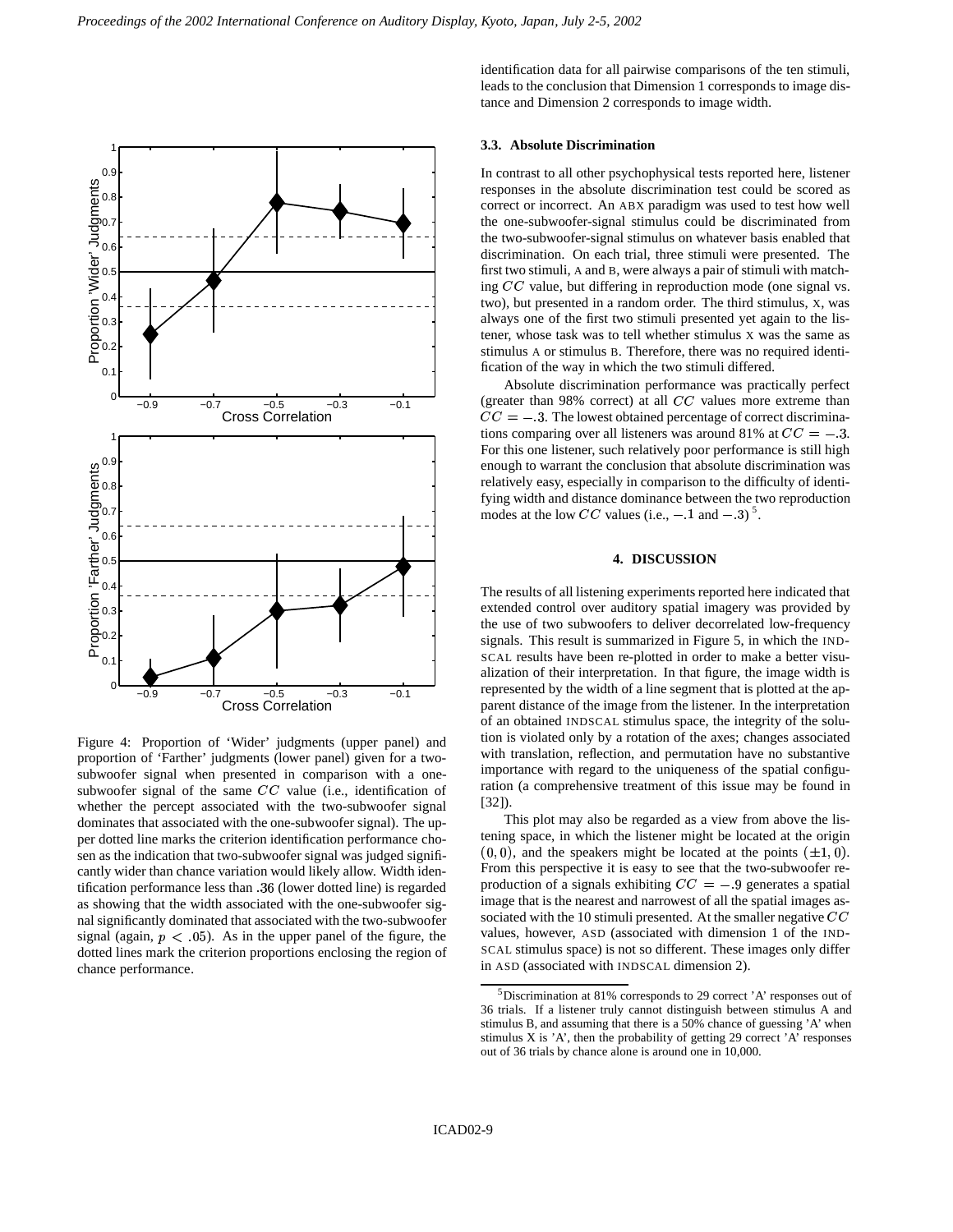

Figure 5: Interpretive representation of the INDSCAL results for two reproduction modes: one-subwoofer signal (circular symbols; right panel) vs. two-subwoofer signals (square symbols; left panel). All coordinates on Dimension 1 of the INDSCAL stimulus space configuration have been translated by a constant value in order to facilitate interpretation.

### **4.1. Implications for Spatial Auditory Display**

A good starting point for discussing the implications of these results for spatial auditory display is to look at what will be missing when only a single low-frequency channel is included in stereophonic sound reproduction. One type of spatial sound effect that is largely missing from most two-channel loudspeaker reproduction is the sense intimacy that is associated with small spaces and sources located very near the listener (headphone reproduction of such auditory spatial imagery is another matter, addressed in recent papers by the author [33] [34]). One way to create this sense of intimacy using two-channel reproduction isto present low-frequency signals exhibiting a strongly negative cross-correlation (in the range from  $-0.7$  to  $-0.9$ ). The immersive spatial imagery that results from such processing is distinctly different from what can be created using five positively-correlated signals arriving from positions surrounding the listener. It remains to be discovered whether the sense of intimacy that results from this two-channel reproduction is preferred to that associated with the use of the split surround channels provided by the 5.1-channel "Dolby Digital" coding scheme. Certainly the "sweet spot" will be larger using the discrete-speaker multichannel system, but this issue is orthogonal to the issue of the well-situated listener's sense of immersion in the reproduced sound field. Of course, the selective use of negative decorrelation as a production technique allows for greater flexibility when program material is to be distributed using the discrete coding of 5.1-channel Dolby Digital. It is also possible that some increased flexibility in the coding scheme itself may allow for multichannel transmissions that include a second subwoofer channel, such as the 10.2-channel system proposed by Holman [35].

The historic "Dolby Pro Logic" scheme precluded the delivery of low-frequency signals exhibiting negative cross-correlation, since partial cancellation of the subwoofer signal would result. At frequencies above those channeled to the subwoofer, Dolby Pro Logic also precluded the discrete left- and right-channel delivery of mid-frequency signals exhibiting negative cross-correlation, since the difference signal associated with such negatively correlated signals would end up in the single-channel surround. Of course, this single-channel surround signal can be submitted to additional synthetic stereo processing (using more DSP than that required for Pro Logic), and delivered along with the Pro Logic leftand right-channel signals to a conventional two-channel reproduction system. This procedure creates a result akin to what Dolby has termed "Virtual Dolby Surround," and many companies are offering similar virtual surround technology<sup>6</sup>. Suffice it to say that increasing computational efficiency of this DSP application while maintaining perceptual quality is of continuing interest (see [36] for recent results in related signal processing).

Before further discussion of such two-channel virtual surround systems, there is an important caveat to be made. Though some full-range loudspeakers produce a significant response at frequencies as low as 50 Hz, such reproduction systems are rare. Especially if the target application for virtual surround is PC-based multimedia and television, we might expect to see relatively lowquality loudspeakers. Currently, the sound system upgrade for PCbased multimedia systems almost always includes a subwoofer. The consequence is that for decorrelated low-frequency signals cannot be reproduced by these systems. The following discussion of two-channel virtual surround and synthetic decorrelation effects should be interesting despite this unfortunate situation.

The results of decorrelation-based synthetic stereo processing to create a virtual surround from a single-channel signal often sound unrealistic. The resulting spatial image might sound wide and have great depth, but may sound somewhat unnatural. If we take as a standard of comparison the sense of surround that comes as part of the realistic spatial imagery available from wellcalibrated, cross-talk cancellation systems delivering binaural recordings, then the results of synthetic decorrelation will fall short of the mark. But for most applications this is not a practical standard of comparison.

Outside of the laboratory, spatial sound effects must be robust enough to withstand variation in head size and listening position, and hence cannot stand up to the binaural standard described above. Rather, it should be able to meet the standard of comparison associated with the best program material delivered over the best discrete-speaker multichannel system. This means that the goal of realism is not as critical as the goal of well-controlled expressive and powerful spatial imagery. Surreal imagery (greater than reality, or matching some imagined other reality) is perhaps more important here (cf. [37]).

Effects processing systems that produce unrealistic but exceptionally good-sounding results should be supported by virtual surround systems in a manner that mimics the performance of the more popular reproduction target, the discrete-speaker multichannel system. By definition, unrealistic imagery does not require realistic head-related transfer functions (HRTFs) to succeed in producing good results. The extended variation in spatial imagery provided by controlled two-channel decorrelation is an example. Though reproduction systems providing low IACC produce spatial imagery that is almost always preferred to that of systems providing only high IACC [5], a virtual surround system supporting this feature should also be preferred. Note again that there is support from the current results only for the conclusion regarding extended

<sup>6</sup>AC-3, Dolby Digital, Dolby Pro Logic, and Dolby Virtual Surround are trademarks of Dolby Laboratories. For more information see their website regarding professional products: www.dolby.com/pro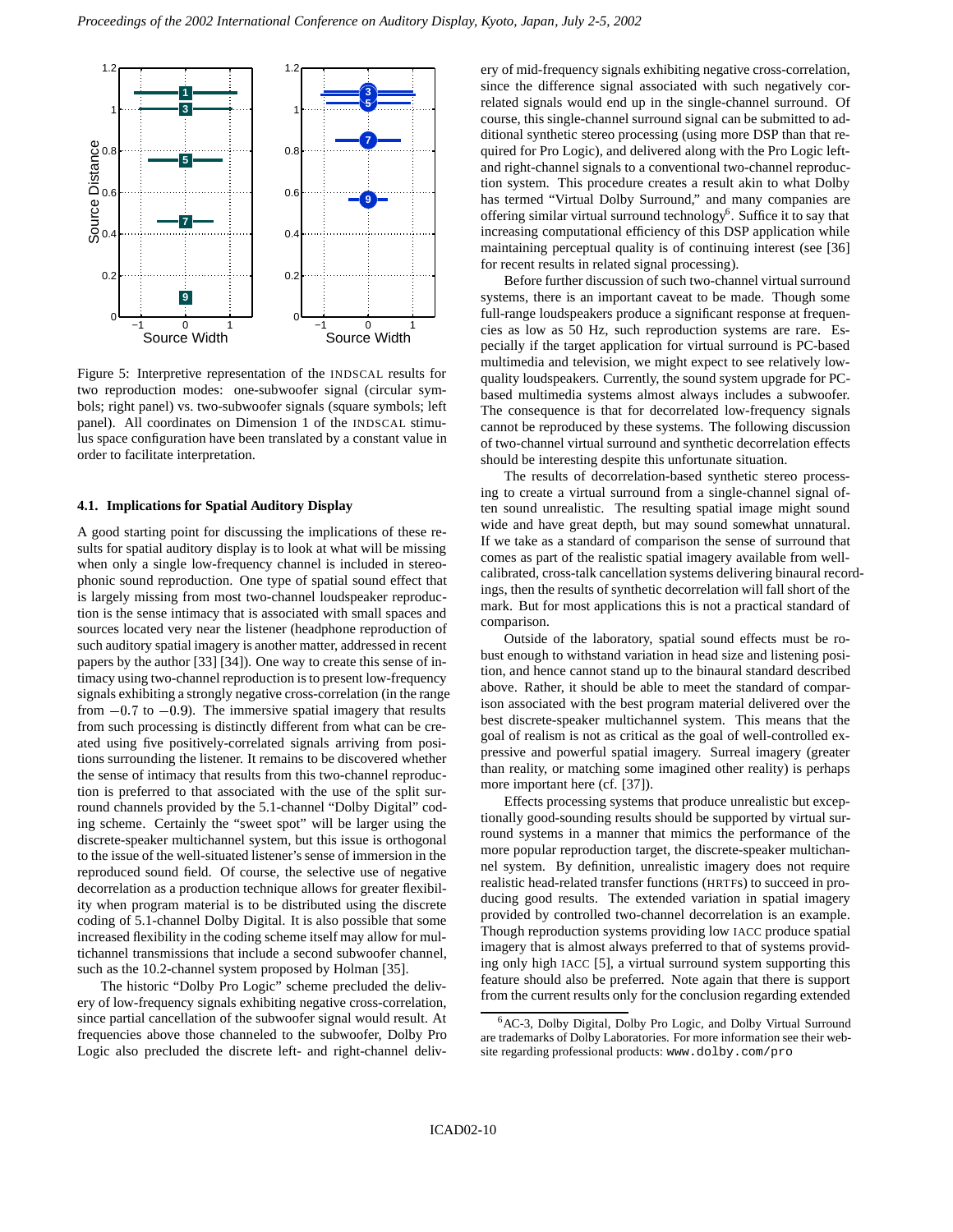variation of spatial imagery, and not for the conclusion that such imagery will necessarily be prefered. As preferences were not investigated in this study, no further speculation about preferences will be made here. Rather, it need only be pointed out that interesting spatial sound effects are available that are not necessarily natural sounding as high-quality binaural recording and reproduction, but might nonetheless be preferred. Indeed, it has been found that when several spatial sound capture systems are used to simultaneously transmit a common set of acoustic events, the classic Blumlein stereo system [38] is frequently preferred over high-quality binaural transmission [39]. Suffice it to say that the most natural sounding imagery is not necessarily most preferred.

The AC-3 multichannel audio format allows discrete storage and transmission of surround channel information that has the producer's chosen amount of decorrelation, and this artistic choice should be reproduced if at all possible. Although simulating a natural phenomenon that can be observed in the acoustical response of actual spaces, the spatial imagery associated with synthetic decorrelation is more easily controlled parametrically, and extends over a range of perceptual responses that is hard to cover using binaural recording or other technology designed to capture naturalistic spatial soundfields [40]. This observation should be contrasted, however, with observations about actual binaural soundfields in concert halls, and the perceptual relevance of the spatial distribution of reflections (e.g., see [41] [42]), which is not addressed here.

#### **4.2. Implications for common-practice production**

Prior to conducting the controlled studies reported herein, it was noted that the common-practice techniques used in audio production for entertainment (such as music and sound effects for film) produced spatial imagery that sounded more powerful when two subwoofers were used. That is to say, in comparison to the spatial imagery that results when a single subwoofer is used, applying the left- and right-channel signals to the respective inputs of two spatially-separated subwoofers results in imagery that is distinctly different, and preferred by many listeners. This is despite the fact that the targeted reproduction system has only a single subwoofer. Why should the result be so powerful when production techniques target a different reproduction system? The reason is that common-practice techniques can produce decorrelation at low-frequency, and that this decorrelation is "lost in the mix" before it can reach the average listener.

One such common-practice audio-production technique is to record a vocalist (or instrumentalist) twice, and to use the two similar (but decorrelated) recordings for the left- and right-channel signals in the final mix. Though the pitch and amplitude contours are very similar, the inter-channel phase variation at the fundamental frequency will be great enough to produce a widening of the spatial image that is greatest when two subwoofers are used (assuming that the fundamental frequency is within this low-frequency range). Another common practice is the use of two-channel delay effects offered by many consumer and professional effects processors such as reverberation units. Such two-channel delay effects may be the most popular tools for audio production in current and historical practice. The simplest version of this technique is to deliver a dry sound via one channel (targeting the left loudspeaker, for instance), and to deliver a delayed copy of that sound via the other channel (targeting the right loudspeaker). As Kendall [43] pointed out, this produces little decorrelation (unless the delay is extremely long), and has tone coloration as the dominant perceptual result. Another common variant, however, is much more effective in producing decorrelation. This popular technique delivers a dry sound to one loudspeaker and a delayed, wet (reverberant) version of that sound to the other loudspeaker. Even if the delay is not large in this case, the reverberation processing can produce phase differences at low frequencies and the resulting spatial imagery will benefit from the use of two subwoofers.

A skeptic might point out that the phase shift at extreme low frequencies will be very small unless the inter-channel delay is very large. While this is true, it does not lead to the conclusion that the resulting subjective effects are insignificant. Though the subjective experience associated with extreme negative CC values is somewhat strange (sometimes termed "phasey" but perhaps more aptly described as "penetrating" [39]), such imagery can also be experienced in everyday listening if a single strong reflection arrives at the proper delay relative to the direct sound. A simple sound demonstration of Barron's [44] classic results varying the delay and level of single lateral reflections (described in the author's previous report on this topic [1]), will confirm that the subjective effects of including two subwoofers in the reproduction of two-channel delay effects are substantial.

# **5. CONCLUSIONS**

This paper asked the question, "Can reproduction of two-subwoofer signals enable increased variation in auditory spatial imagery?" The results of exploratory experiments showed that presenting two low-frequency signals rather than one had an impact upon spatial image quality, and revealed the two most salient perceptual dimensions underlying the subjective differences between the two reproduction modes. In order to determine whether differences along these two dimensions could be interpreted as differences in the apparent width and apparent distance of the auditory spatial imagery, a set of confirmatory experiments were run. The results showed that differences between the presented auditory spatial images was well described in terms of these two perceptual dimensions, and furthermore, that the two reproduction modes were associated with predictable differences in spatial imagery that could be consistently identified as differences in the perceptual attributes of width and distance.

An alternative statement of the goal of this paper was, "Does the use of only one subwoofer signal in stereophonic sound reproduction truly provide an adequate range of auditory spatial images?" The results of this research show quite clearly that the two most salient perceptual attributes of auditory spatial imagery that can be manipulated via cross correlation are extended when twosubwoofer signals are presented. It is concluded that the variation in auditory spatial imagery provided by the use of two subwoofers is reduced when negative correlations are not reproduced at lowfrequency. Of course, the generality of this conclusion is limited by a number of factors, most notably, that stimuli were presented under anechoic reproduction conditions. A follow-up study in a standard listening room might not show such clear differences. Furthermore, the stimuli themselves were very special, consisting of gated noise with autocorrelation functions not typical of musical instruments or speech, and so again it is difficult to generalize the results. Also, it should be reiterated that no investigation of subjective preference was done in the current study. Nonetheless, with these caveats in mind, a clear summary of this study and its results can be proffered.

Two-channel sound presentations were made under controlled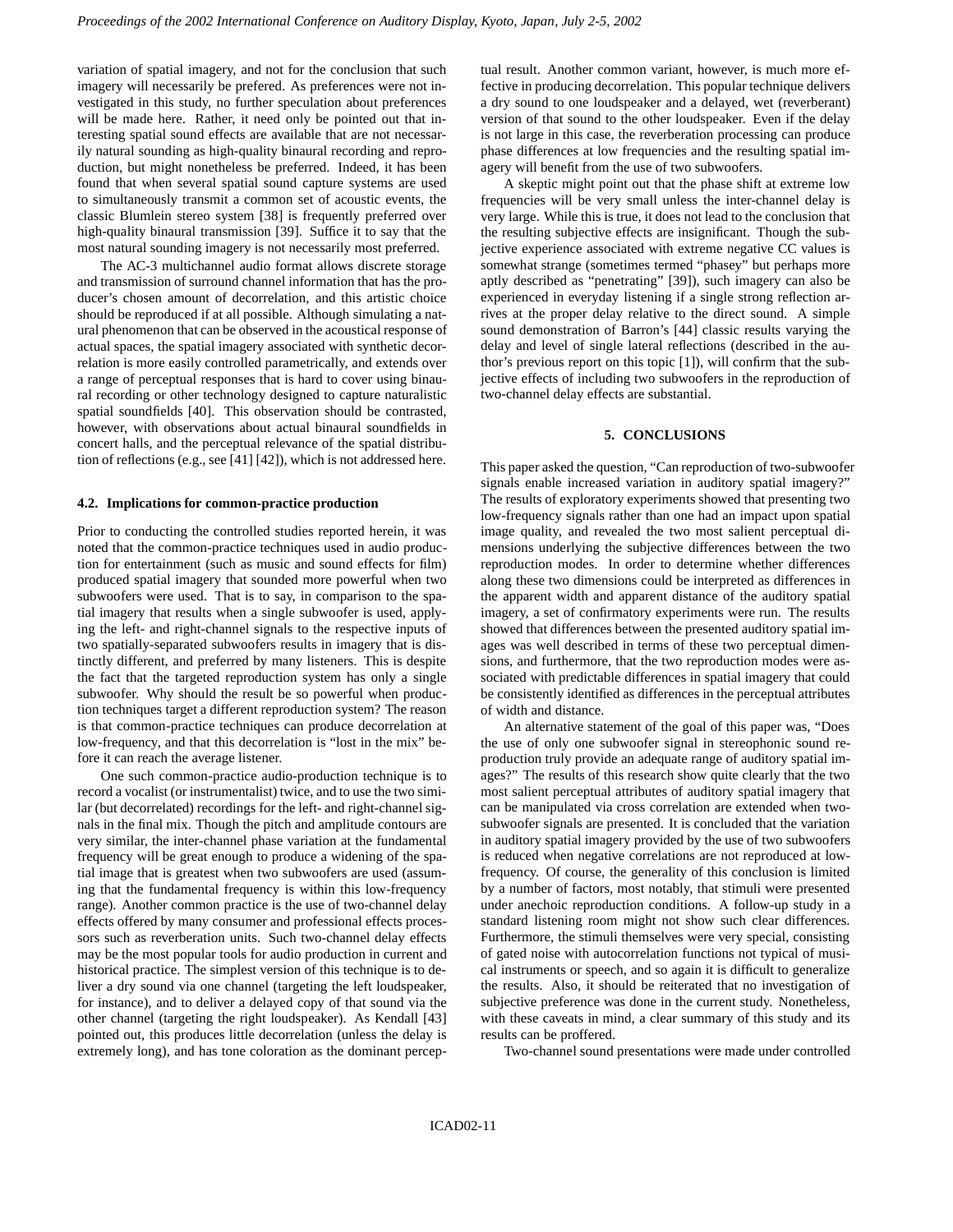conditions in which stimuli differed only with respect to the presence or absence of decorrelation in a low-frequency band. Subjective features of the reproduced spatial image were manipulated via the powerful psychoacoustic parameter, inter-aural cross correlation (IACC). Three listening experiments were executed to test the hypothesis that extended control over such spatial imagery is provided by the use of two subwoofers. Some of the judgments made by listeners in this study focussed their attention upon particular features of the presented spatial imagery, such as auditory source width and auditory source distance. Other judgments required them to report on the global perceptual difference between two spatial images, without respect to particular details. Results for all of these experiments, taken together, lead to the conclusion that extended control over spatial imagery is provided by the use of two subwoofers, and that results using a single subwoofer will be particularly degraded for source material containing signals exhibiting negative cross correlation values.

# **6. ACKNOWLEDGMENTS**

The author would like to thank Francis Rumsey for his review of an early draft of this paper, and also Michael Cohen and Jens Herder for their comments on earlier drafts, and for their input throughout the course of this project. The experimental listening subjects who voluntarily participated also gave valuable feedback. This research was supported in part by the Fukushima Prefectural Foundation for the Advancement of Science and Education.

# **7. REFERENCES**

- [1] W. L. Martens, "The impact of decorrelated low-frequency reproduction on auditory spatial imagery: Are two subwoofers better than one?," in *Proceedings of the Audio Engineering Society 16 Int.Conf. on Spatial Sound Reproduction*, Rovaniemi, Finland, 1999, pp. 67–77.
- [2] ITU-R, *Recommendation BS.775-1, Multichannel stereophonic sound systems with and without accompanying picture*, Int. Telecommunications Union Radiocommunication Assembly, 1994.
- [3] T. Letowski, "Sound quality assessment: concepts and criteria," in *Proc. Audio Engineering Society 87 Int. Conv.*, 1989, Preprint 2825.
- [4] N. Zacharov, S. Bech, and D. Meares, "The use of subwoofers in the context of multichannel surround sound reproduction," **J***.* **A***udio* **E***ng.* **S***oc.*, vol. 46, no. 4, pp. 276–287, 1998.
- [5] M. Tohyama, H. Suzuki, and Y. Ando, *The Nature and Technology of Acoustic Space*, Academic Press, London, 1995, ISBN 0-12-692590-9.
- [6] K. Kurozumi and K. Ohgushi, "The relationship between the cross-correlation coeffiecient of two-channel acoustical signals and sound image quality," **J***.* **A***cous.* **S***oc.* **A***mer.*, vol. 74, pp. 1726–1733, 1983.
- [7] T. Welti, "How many subwoofers are enough," in *Proc. Audio Engineering Society 112 Int.Conv.*, 2002, Preprint 5602.
- [8] D. Griesinger, "Objective measures of spaciousness and envelopment," in *Proc. Audio Engineering Society 16 Int.*

*Conf. on Spatial Sound Reproduction*, Rovaniemi, Finland, 1999, pp. 27–41.

- [9] M. Morimoto, K. Ueda, and M. Kiyama, "Effects of frequency characteristics of degree of interaural crosscorrelation and sound pressure level on auditory source width," *Acustica*, vol. 81, pp. 20–25, 1995.
- [10] M. Morimoto and Z. Maekawa, "Auditory spaciousness and envelopment," in *Proc. 13 Int. Congress on Acoustics*, Belgrade, Yugoslavia, 1989, pp. 215–218.
- [11] M. Morimoto, "How can auditory spatial impression be generated and controlled?," in *Proc.* **I***nternational* **W***orkshop on* **S***patial* **M***edia*, Aizu-Wakamatsu, Japan, Oct. 2001, pp. 1–15.
- [12] F. Rumsey, *Spatial Audio*, Focal Press, Oxford, 2001.
- [13] M. Morimoto and M. Iida, "Appropriate bandwidth and integration time for measurements of the degree of interaural cross correlation as a measure of apparent source width in concert halls," *ACUSTICA - acta acustica*, vol. 85, pp. S120, January/February 1999, Supplement 1.
- [14] G. Plenge, "On the problem of inside-the-head locatedness," *Akustica*, vol. 26, pp. 421–424, 1972.
- [15] J. Blauert and W. Lindemann, "Spatial mapping of intracranial auditory events for various degrees of interaural coherence," **J***.* **A***cous.* **S***oc.* **A***mer.*, vol. 79, pp. 806–813, 1986.
- [16] R. Mason, N. Ford, F. Rumsey, and B. de Bruyn, "Verbal and non-verbal elicitation techniques in subjective assessment of the spatial attributes of reproduced sound," **J***.* **A***udio* **E***ng.* **S***oc.*, vol. 49, no. 5, pp. 366–384, 2001.
- [17] J. Blauert, *Spatial Hearing: The Psychophysics of Human Sound Localization, (Revised Edition)*, MIT Press, Cambridge, Massachusetts, 1997.
- [18] W. Reichardt and W. Schmidt, "Die hörbaren Stufen des Raumeindrucks bei Musik [The audible steps of spatial impression in music]," *Acustica*, vol. 17, pp. 175–179, 1966, (in German).
- [19] W. Reichardt and U. Lehmann, "Raumeindruck als Oberbegriff von Räumlichkeit und Halligkeit. Erläuterung der Raumeindrucksmasses  $r$  [Spatial impression as a broad concept including spaciousness and reverberance. Defining the index of spatial impression r]," *Acustica*, vol. 40, pp. 277– 289, 1978, (in German).
- [20] F. E. Toole, "Subjective measurements of loudspeaker sound quality and listener performance," **J***.* **A***udio* **E***ng.* **S***oc.*, vol. 33, 1985.
- [21] S. Bech, "Selection and training of subjects for listening tests on sound-reproducing equipment," **J***.* **A***udio* **E***ng.* **S***oc.*, vol. 40, no. 7/8, pp. 590–610, 1992.
- [22] S. S. Shiffman, M. L. Reynolds, and F. W. Young, *Introduction of multidimensional scaling*, Academic press, 1981.
- [23] J. D. Carroll and J. J. Chang, "Analysis of individual differences in multidimensional scaling via an n-way generalization of "Eckart-Young" decomposition," *Psychometrika*, vol. 35, pp. 283–319, 1970.
- [24] Y. L. Lee, *Statistical theory of communication*, John Wiley, New York, 1995.